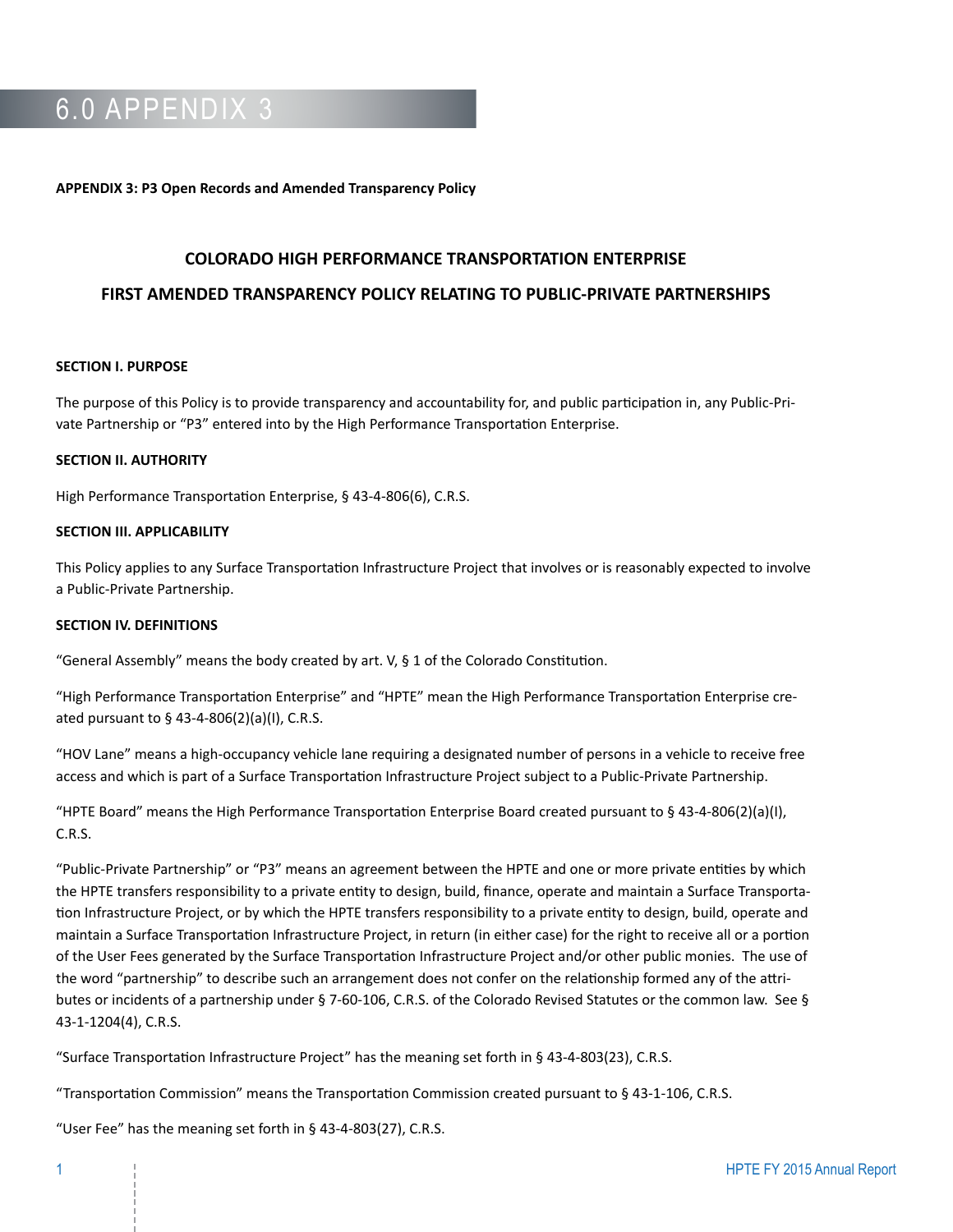# 6.0 APPENDIX 3 [CONTINUED]

## **SECTION V. POLICY**

As a general statement of policy, the HPTE will continue to prioritize transparency and accountability in the development and implementation of Public-Private Partnerships for Surface Transportation Projects.

**1. Town Hall Meetings**. With the objective of providing a meaningful opportunity to the public to have input on a proposed Public-Private Partnership: the HPTE, in coordination with interested local governments, shall hold a minimum of three public town hall meetings on any Public-Private Partnership under consideration. The meetings shall:

(i) Provide the public and stakeholders with sufficient detail to understand the proposed Public-Private Partnership as then contemplated and the proposed long-term obligations of the financing arrangement;

(ii) At least one town hall meeting must be held during each of the following periods of the P3 procurement process:

- a. during Phase One (Visioning, including Project Identification and Screening);
- b. following Phase Two (Project Development), after completion of a Traffic and Revenue Study, prior to issuance of the Request for Qualifications;
- c. during Phase Three, Stage Two (Project Procurement), following selection of short-listed proposers, prior to issuance of a Request for Proposals

(iii) be held either at a physical location in proximity to the primary communities expected to be affected by the Public-Private Partnership and such other forum as the HPTE Board may deem appropriate to provide access to the public;

(iv) allow for comment, input, and questions from the public and responses from HPTE Board members and/or HPTE staff; and

(v) provide information regarding the transportation needs the Transportation Commission seeks to address by the proposed Public-Private Partnership, the perceived advantages and disadvantages of the proposed Public-Private Partnership, potential alternative funding options (including options that rely exclusively on public funding), and the essential terms being considered at any meeting required by Section 1(A)(i)(a) and at subsequent meetings when necessary to update the public on additional developments.

A. The HPTE shall consider the suggestions and ideas expressed by the public at the town hall meetings required by Section 1(A).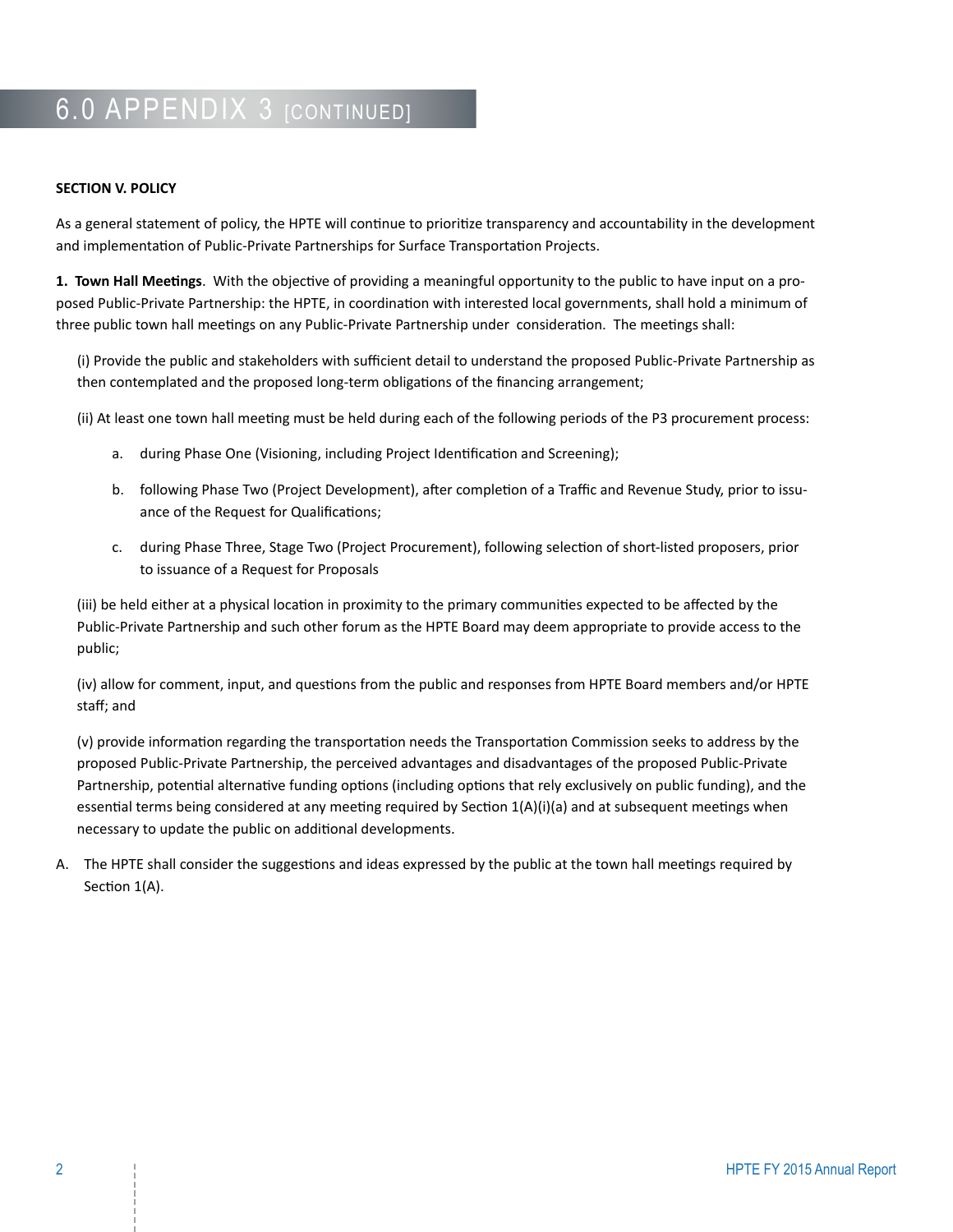## **6.0 APPENDIX 3 [CONTINUED]**

B. Any town hall meetings pursuant to Section 1(A) shall be preceded by full and timely notice, including:

(i) providing notice to each member of the General Assembly whose district includes any geographical area located within the expected boundaries of the proposed Surface Transportation Infrastructure Project;

(ii) providing notice to the governing body of each county and municipality whose geographical limits are located within the expected boundaries of the proposed Surface Transportation Infrastructure Project;

(iii) posting on the HPTE website, at least one (1) week in advance, the location, date, and time of any town hall meeting as well as other relevant information relating to the meeting that will assist the public in making meaningful public comment regarding the proposed Public-Private Partnership, including in the case of the meeting required by Section  $1(A)(i)(c)$ , posting on its website a copy of, or an internet link to, the final request for proposal for a Public-Private Partnership; and

(iv) providing informational releases to appropriate media sources.

- C. If at any point prior to the final town hall meeting the HPTE determines that the proposed Surface Transportation Infrastructure Project will not require a Public-Private Partnership, the HPTE is not required to hold any additional meetings pursuant to Section 1(A).
- D. Once the HPTE enters into a Public-Private Partnership, the HPTE shall post on its website, or provide on its website an internet link to, a summary of the essential terms of the agreement and when any such agreement becomes fully effective, the HPTE shall post on its website, or provide on its website an internet link to, the full agreement, subject to reasonable safeguards to protect information which would not be subject to compulsory disclosure under the Colorado Open Records Act.
- E. In order to evaluate the effectiveness of Public-Private Partnership education and outreach efforts, HPTE shall maintain records of public and stakeholder engagement activities, including all meeting dates, the names of meeting attendees, lists of those notified of meetings, copies of handouts or presentations, and follow up action items, consistent with public relations best practices and established Federal Highway Administration and CDOT practices for public engagement during environmental reviews.
- **1. Status of High-Occupancy Vehicle Lanes.** If a Surface Transportation Infrastructure Project subject to a Public-Private Partnership contains one or more HOV Lanes and the status of the HOV Lanes may be impacted by the terms of the Public-Private Partnership, the HPTE shall provide notice to the public of any such change or of any change in the qualifications required to access such a lane for free use as an HOV Lane by both posting on the HPTE website and with written notice to adjacent local governments, at least thirty (30) days in advance of the effective date of the change.
- **2. General Assembly.** In addition to the requirements set forth at § 43-4-806(10), C.R.S., upon request by any member of the General Assembly, the HPTE shall provide additional reports and/or presentations to the General Assembly regarding any Surface Transportation Infrastructure Project that involves or is reasonably expected to involve a Public-Private Partnership. Any such reports or presentations shall be in accordance with the Colorado Open Records Act and shall be prepared with reasonable safeguards in place protecting proprietary information and the negotiating process.